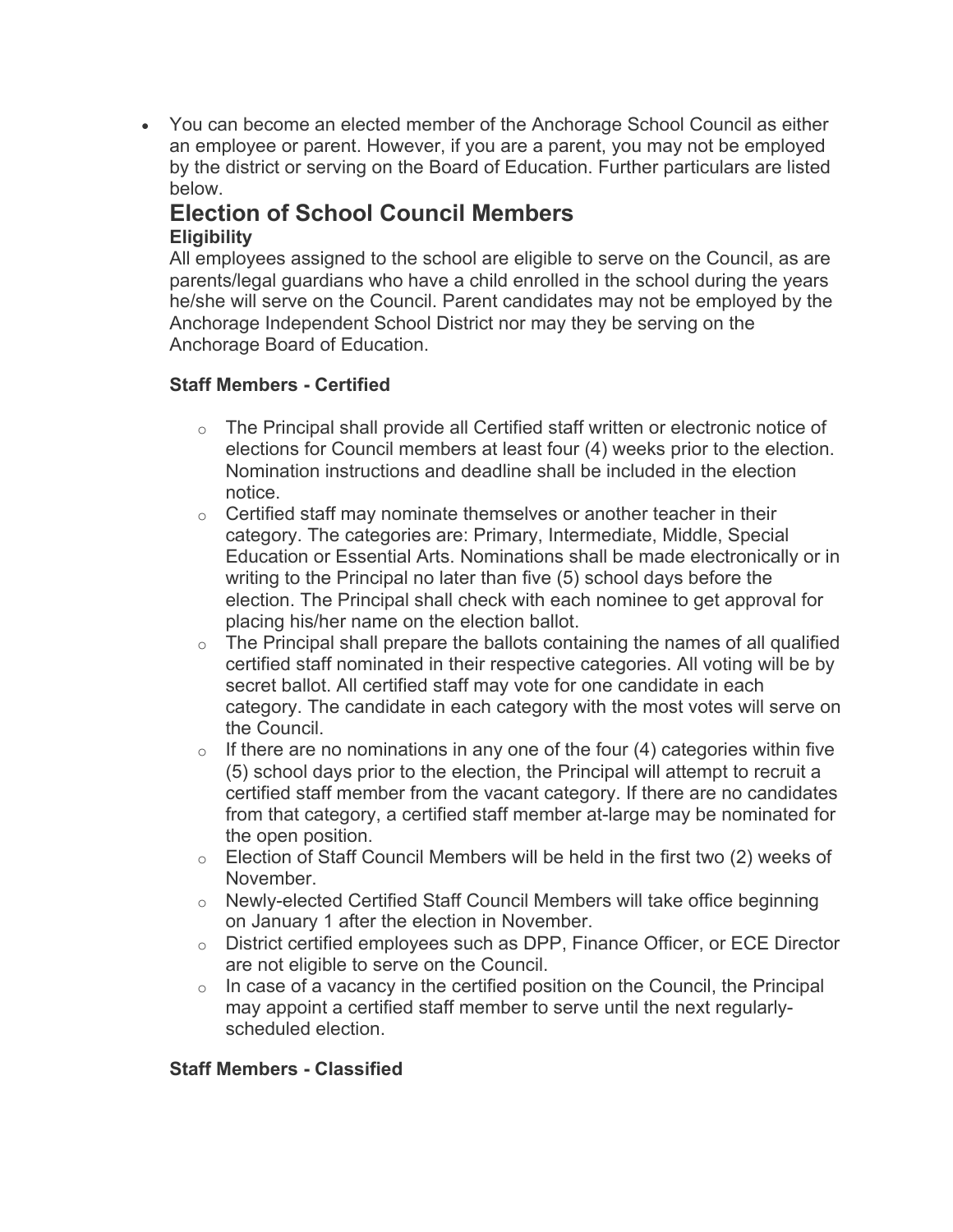- $\circ$  The Principal shall provide all Classified staff written or electronic notice of elections for Council members at least four (4) weeks prior to the election. Nomination instructions and deadline shall be included in the election notice.
- $\circ$  Classified staff may nominate themselves or another classified staff member. Nominations shall be made either electronically or in writing to the Principal no later than five (5) school days before the election.
- o The Principal shall prepare the ballots containing the names of all classified staff members nominated. All voting will be by secret ballot. All classified staff members assigned to the school may vote for one candidate. The candidate with the most votes will serve on the Council.
- $\circ$  If there are no nominations within five (5) school days prior to the election, the Principal will attempt to recruit a classified staff member.
- o Election of Staff Council Members will be held in the first two (2) weeks of November.
- o The newly-elected Classified Staff Council Member will take office beginning on January 1 after the election in November.
- o District classified employees such as School Food Service Director, Maintenance Director, or District Technology Coordinator are not eligible to serve on the Council
- $\circ$  In case of a vacancy in the classified position on the Council, the Principal may appoint a classified staff member to serve until the next regularlyscheduled election.

## **Parent Members**

 $\circ$  The Principal shall give written or electronic notice of upcoming elections to Anchorage School Parents at least four (4) weeks prior to the election; this notice will explain the functions, duties, and responsibilities of the Council as well as the nomination deadline(s) for becoming a candidate for the election itself. Parents will be able to submit a biography with names

and grades of their children, the reason for running for a Council seat, and the reasons why other parents should vote for them.

- $\circ$  Any parent who wants to be a candidate for the school Council must notify the Principal, electronically or in writing, of their intent to become a candidate, by October 31st.
- $\circ$  If there are no nominations within five (5) school days prior to the election in the vacant category, the Principal will attempt to recruit a parent with a child in the respective grade level.
- $\circ$  Candidate biographies will be shared with the school community during the first week of November and at least two weeks prior to the close of the election; elections will close by December 1st.
- o Ballots will be available to all Anchorage School parents at the District and School offices or electronically. Paper/Pencil ballots will be marked so duplication is not possible. Ballots must be received by the school office by 3:00 p.m. EST on the designated Election Day.